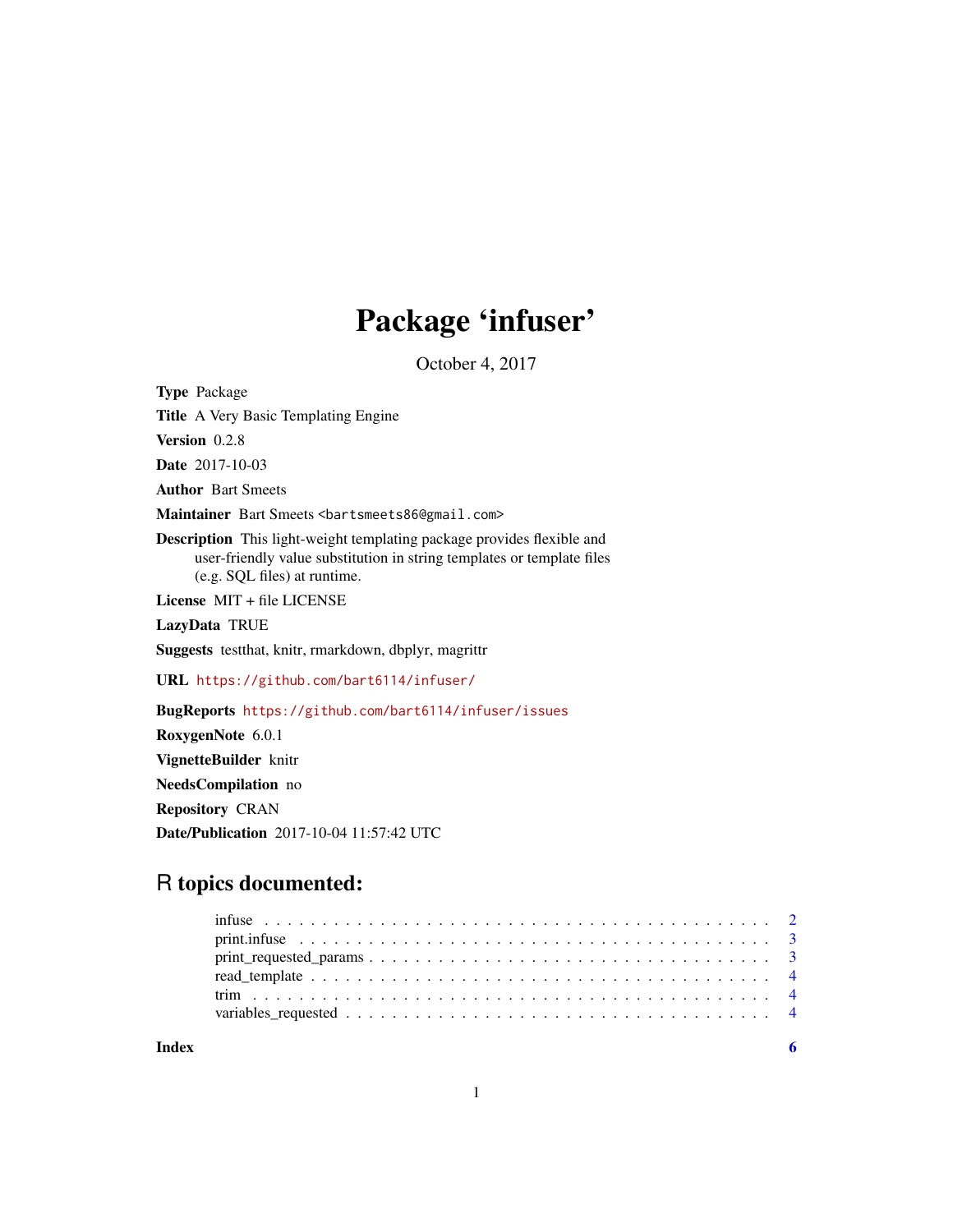<span id="page-1-0"></span>

#### Description

For more info and usage examples see the README on the infuser [github page.](https://github.com/Bart6114/infuser) To help prevent [SQL injection attacks](https://xkcd.com/327/) (or other injection attacks), use a transformation function to escape special characters and provide it through the transform\_function argument. [build\\_sql](#page-0-0) is a great default escaping function for SQL templating. For templating in other languages you will need to build/specify your own escaping function.

#### Usage

```
infuse(file_or_string, ...,
 variable_identifier = getOption("variable_identifier"),
 default_char = "|", collapse_char = ",",
  transform_function = function(value) return(value),
 verbose = getOption("verbose"), simple_character = FALSE,
  strict = FALSE)
```
#### Arguments

|                     | file_or_string the template file or a character string containing the template                                                                                                         |
|---------------------|----------------------------------------------------------------------------------------------------------------------------------------------------------------------------------------|
| $\cdots$            | different keys with related values, used to fill in the template (if first passed item<br>is a list/environment the contents of this will be processed instead)                        |
| variable_identifier |                                                                                                                                                                                        |
|                     | the opening and closing character that denounce a variable in the template, de-<br>faults to c("{{", "}}") and can be set persistently using e.g. options (variable_identifier=c("{{", |
| default_char        | the character use to specify a default after                                                                                                                                           |
| collapse_char       | the character used to collapse a supplied vector                                                                                                                                       |
| transform_function  |                                                                                                                                                                                        |
|                     | a function through which all specified values are passed, can be used to make<br>inputs safe(r). dplyr::build_sql is a good default for SQL templating.                                |
| verbose             | verbosity level                                                                                                                                                                        |
| simple_character    |                                                                                                                                                                                        |
|                     | if TRUE returns only a character vector, else adds the infuser class to the re-<br>turned object.                                                                                      |
| strict              | if TRUE stops processing when a requested parameter is not supplied, else will<br>simply leave the parameter as-is                                                                     |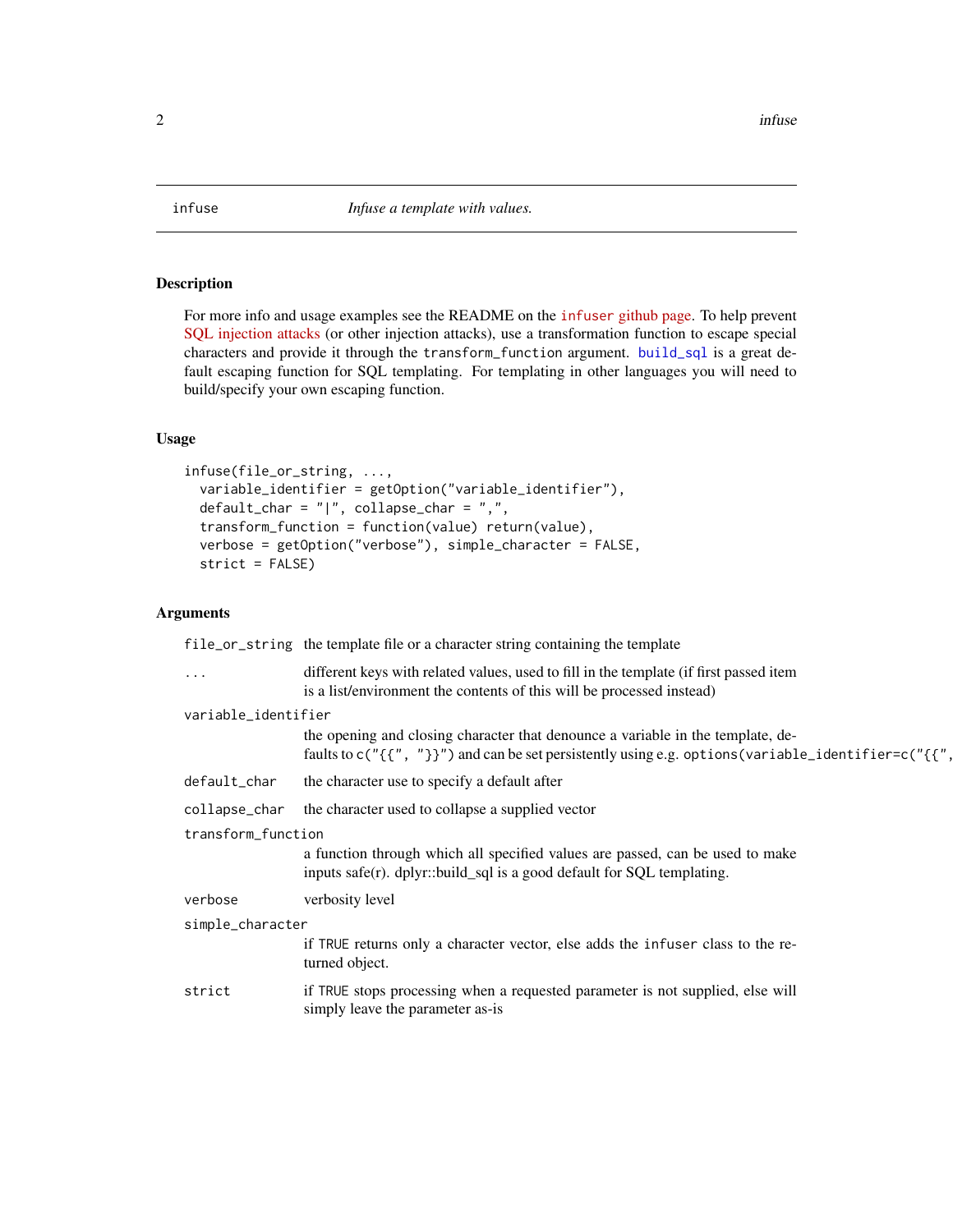<span id="page-2-0"></span>

#### Description

prints/shows the result of the infuse function using the cat function

#### Usage

```
## S3 method for class 'infuse'
print(x, \ldots)
```
#### Arguments

| X        | output of the infuse function                      |
|----------|----------------------------------------------------|
| $\cdots$ | further arguments passed to or from other methods. |

print\_requested\_params

*Prints requested parameters*

#### Description

Prints requested parameters

#### Usage

print\_requested\_params(params\_requested)

#### Arguments

params\_requested

the list of requested parameters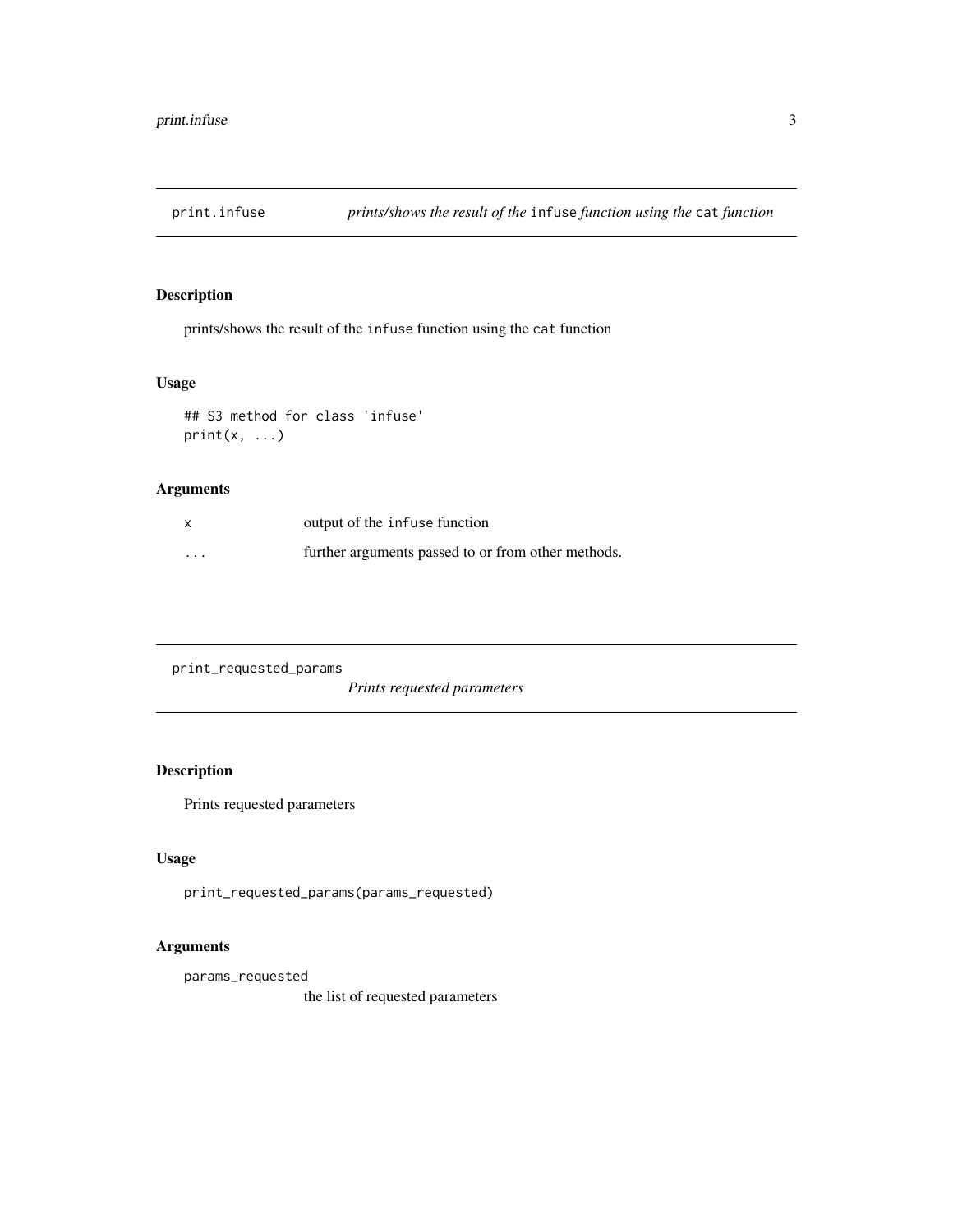<span id="page-3-0"></span>

#### Description

Reads the template from a file or string

#### Usage

```
read_template(file_or_string)
```
#### Arguments

file\_or\_string the file or character string to read

trim *Returns string w/o leading or trailing whitespace*

#### Description

Returns string w/o leading or trailing whitespace

#### Usage

trim(x)

#### Arguments

x to string to strip

variables\_requested *Shows which variables are requested by the template*

#### Description

Shows which variables are requested by the template

#### Usage

```
variables_requested(file_or_string, variable_identifier = c("{{", "}}"),
 default_char = "|", verbose = FALSE)
```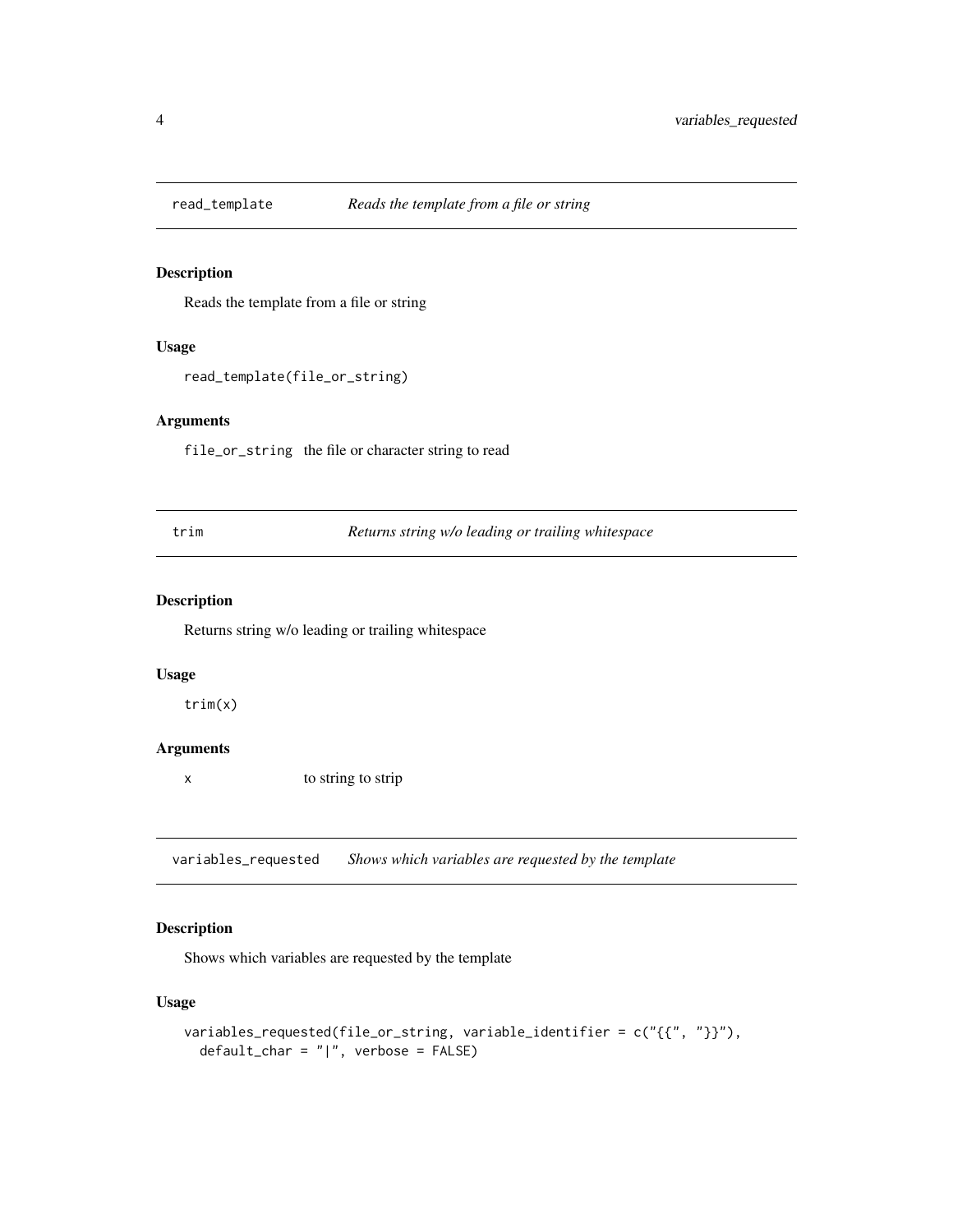#### Arguments

|                     | file or string the template file or a string containing the template       |
|---------------------|----------------------------------------------------------------------------|
| variable_identifier |                                                                            |
|                     | the opening and closing character that denounce a variable in the template |
| default_char        | the character use to specify a default after                               |
| verbose             | verbosity level                                                            |